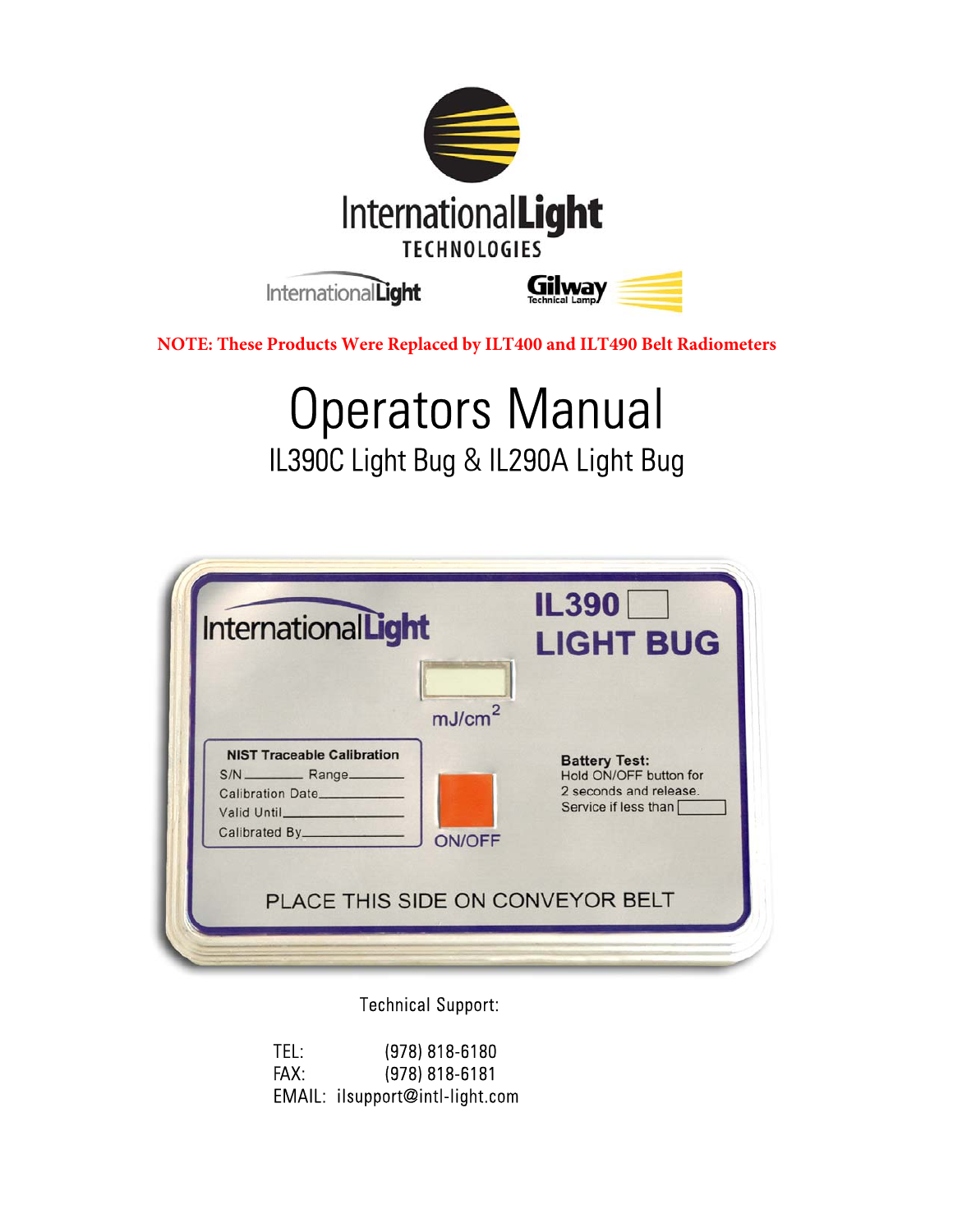This manual is also available in Adobe Acrobat (.pdf) format from:

http://www.intl-light.com/library/manual/Lightbug\_manual\_0306.pdf

*© 1999 International Light, Inc.*

*All Rights Reserved. No part of this publication may be reproduced or transmitted in any form or by any means, electronic or mechanical, including photocopying, recording, or any information storage and retrieval system, without permission in writing from the copyright owner. Requests should be made through the publisher.*

*Technical Publications Dept. International Light, Inc. 10 technology Drive Peabody, MA 01960*

*Printed in the United States of America*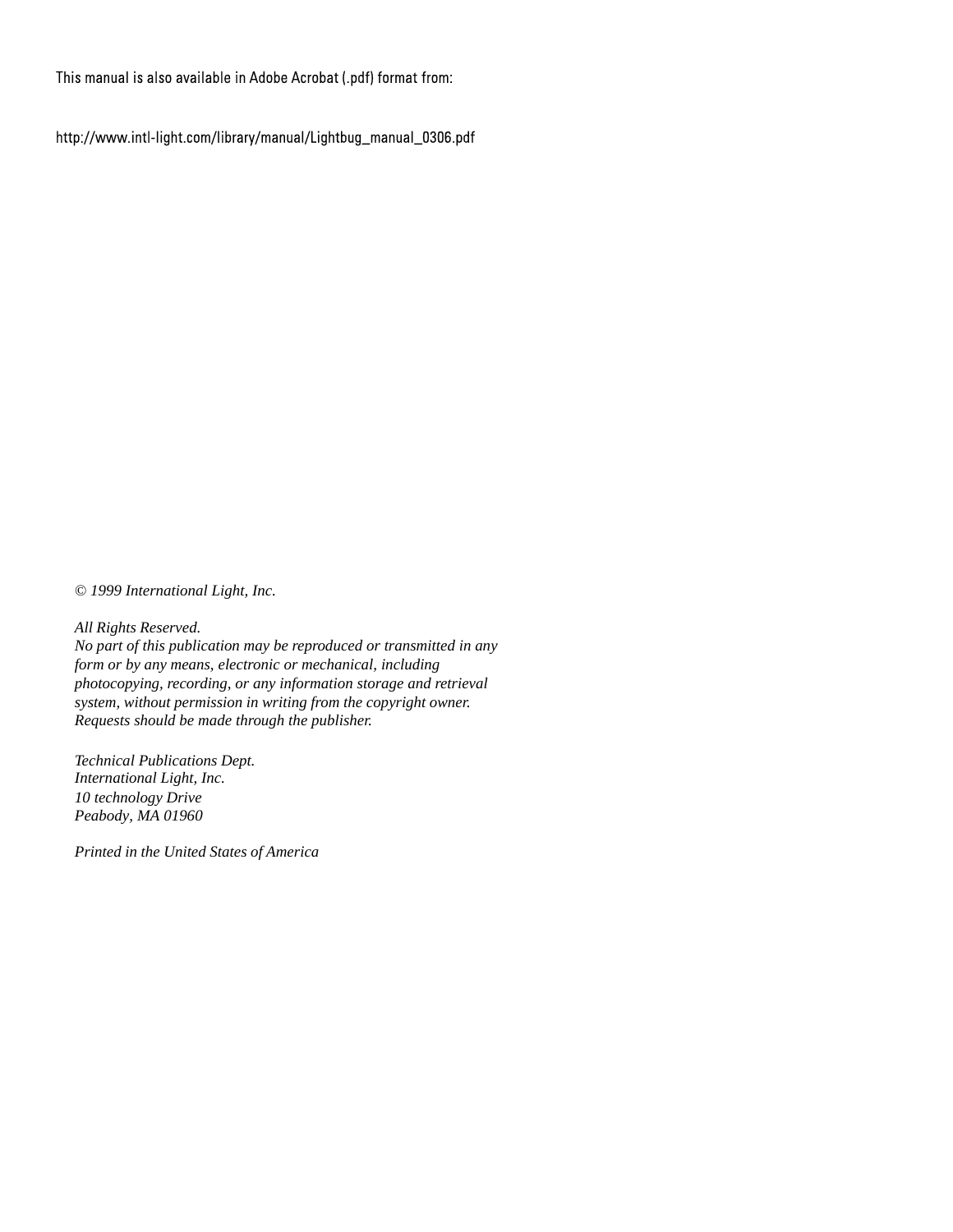# **1. Introduction**

All of the specifications contained in this manual apply to both the IL390C and IL290A UV Curing Light Bugs with the exception of spectral range. The IL290A spectral range is 205 to 345 nm for UVC and UVB measurement. The IL390C spectral range is 250 to 400 nm for UVB and UVA measurement. For convenience, the IL290A will only be mentioned where applicable.

The IL390C UV Curing "Light Bug" is a self contained UV dose measuring instrument. The IL390C's low profile, improved spatial response and range allow its use in the latest design high power UV curing apparatus, printed circuit (photoresist) and printing plate exposure systems.

The unit has been engineered to tolerate the harsh environments associated with UV curing applications. The polished aircraft aluminum housing reflects the high infrared and UV irradiance encountered to protect against overheating and materials degradation. The solid machined housing and internal high "G" force mounts on all critical components enable the unit to withstand rough handling in conveyor belt systems.

The IL390C's one button operation enables quick, easy and accurate measurements by non-technical personnel without disruption of production schedules. The instrument is run through the curing system and displays accumulated UV energy received. This allows the user to control the curing process by adjusting belt speed to maintain an optimum UV level for a particular formulation or to assist in troubleshooting a problem in the system, such as dirty lamp reflectors. Production process monitoring with the IL390C minimizes waste product and downtime.

# **2.0 Operation**

### **2.1 On / Off**

To turn the IL390C on, press the On/Off button quickly. The light bug will display "0" on the liquid crystal display. Press the On/Off button again to turn the unit off. To reset the display to zero after a measurement, simply turn the instrument off and back on again.

### **2.2 Automatic Shut-Off**

The IL390C will automatically shut off after approximately 10 minutes, in order to prolong the life of its internal batteries.

### **2.3 Battery Test**

Hold the On/Off button for two seconds and release. This action causes the IL390C to measure its battery voltage. Compare the reading with the minimum acceptable battery level indicated on the front label. Battery voltage is low if less than this number.

| InternationalLight                                                                                                            | <b>IL390</b><br><b>LIGHT BUG</b>                                                                 |
|-------------------------------------------------------------------------------------------------------------------------------|--------------------------------------------------------------------------------------------------|
| mJ/cm <sup>2</sup><br><b>NIST Traceable Calibration</b><br>Calibration Date<br>Valid Until<br>Calibrated By.<br><b>ON/OFF</b> | <b>Battery Test:</b><br>Hold ON/OFF button for<br>2 seconds and release.<br>Service if less than |
| PLACE THIS SIDE ON CONVEYOR BELT                                                                                              |                                                                                                  |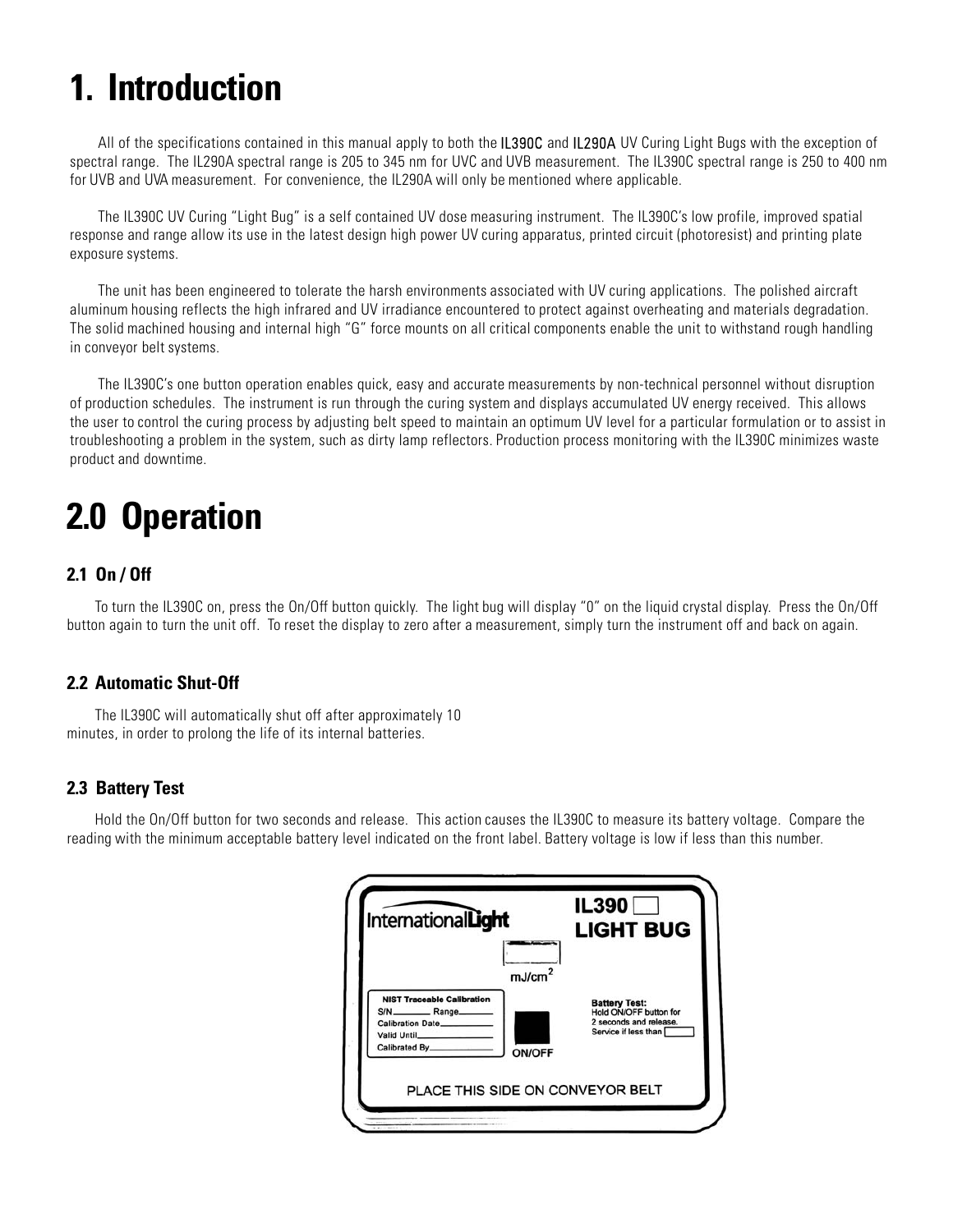#### **2.4 Measure**

With the unit ON, place the IL390C in the exposure system with the polished aperture side facing the source of UV curing radiation. The IL390C integrates the total dose of ultraviolet radiation received during exposure. The integrated dose is displayed on the LCD display. Record this dose reading in millijoules per square centimeter (mJ/cm²). For the most repeatable results, orient the IL390C in the same position each time it is sent through the exposure system. Alternatively, the IL390C can be used to measure uniformity by varying its position on the conveyor belt and profiling the system from several locations.

#### **2.5 Measurement Units**

Energy is measured in joules. Energy is what does work. Power is the rate at which work is done, expressed as energy per unit of time. A rate of one joule per second is defined as one watt. In light measurement, optical energy is measured per unit area, expressed in joules or millijoules (0.001 J) per square centimeter. A dose of 10 mW/cm<sup>2</sup> for 10 seconds delivers 100 mJ/cm<sup>2</sup> of optical energy to the receiving surface. Light spreads out the farther it gets from the source. Irradiance, or the density of light falling on a surface, decreases with distance. For this reason, it is important to measure ultraviolet radiation at the same distance from the source as the intended UV cured product. The low profile of the IL390C allows it to pass through most UV curing equipment in the same position as the target product. In a UV curing exposure system, it is most important to know the total dose products receive so that the process can be evaluated, adjusted, controlled, and repeated. The appropriate unit of measurement for exposure is energy per unit area, expressed in millijoules per square centimeter (mJ/cm<sup>2</sup>). Typical curing systems deliver between 300 and 6,000 mJ/cm<sup>2</sup> in order to properly cure a product. Remember that dose is an accumulation of energy over time, so an irradiance of 500 mW/cm<sup>2</sup> for 1 second delivers the same dose as 50 mW/cm2 for 10 seconds (= 500 mJ/cm2 ).

#### **2.6 Technical Support**

For assistance using the IL390C Light Bug, call an International Light applications engineer between 8:00 AM and 6:00 PM Eastern Standard Time at: (978) 818-6180.

# **4. Specifications**

#### **4.1 General**

| Spectral range:          |                                                     |
|--------------------------|-----------------------------------------------------|
| IL390C:                  | 250 to 415 nm (10% power).                          |
| IL290A:                  | 205 to 345 nm (10% power).                          |
| Spectral rejection:      |                                                     |
| IL390C:                  | 1,000 to 1 out of band rejection above 450 nm.      |
| IL290A:                  | 10,000 to 1 out of band rejection above 365 nm.     |
| Readout:                 | 6 digit LCD, direct readout in mJ/cm <sup>2</sup> . |
| Dose range:              | 1 to $20,000 \text{ mJ/cm}^2$ .                     |
| Dynamic range:           | $0.001$ to 20 W/cm <sup>2</sup> .                   |
| Input power:             | 2 Lithium Fluoride                                  |
| batteries. Battery life: | 150 hours.                                          |
| Auto-shutoff:            | 10 minutes ( $\pm$ 2 min).                          |
| Dimensions:              |                                                     |
| Length:                  | $161 \, \text{mm}$ (6.3)                            |
| in). Width:              | 111<br>mm $(4.4 \text{ in}).$                       |
| Height:                  | 12.7<br>mm                                          |
| $(0.5 \text{ in}).$      |                                                     |
| Weight:                  | $341$ g (0.75 lb).                                  |
| Temperature:             | 10 to $75^{\circ}$ C (case temperature).            |
|                          | Short term operation to $538^{\circ}$ C, < 30 sec.  |
| Accuracy:                | $±10\%$                                             |
| Linearity:               | $±1\%$                                              |
| Repeatability:           | $±1\%$                                              |
| Material:                | Polished 6061-T6 Aluminum.                          |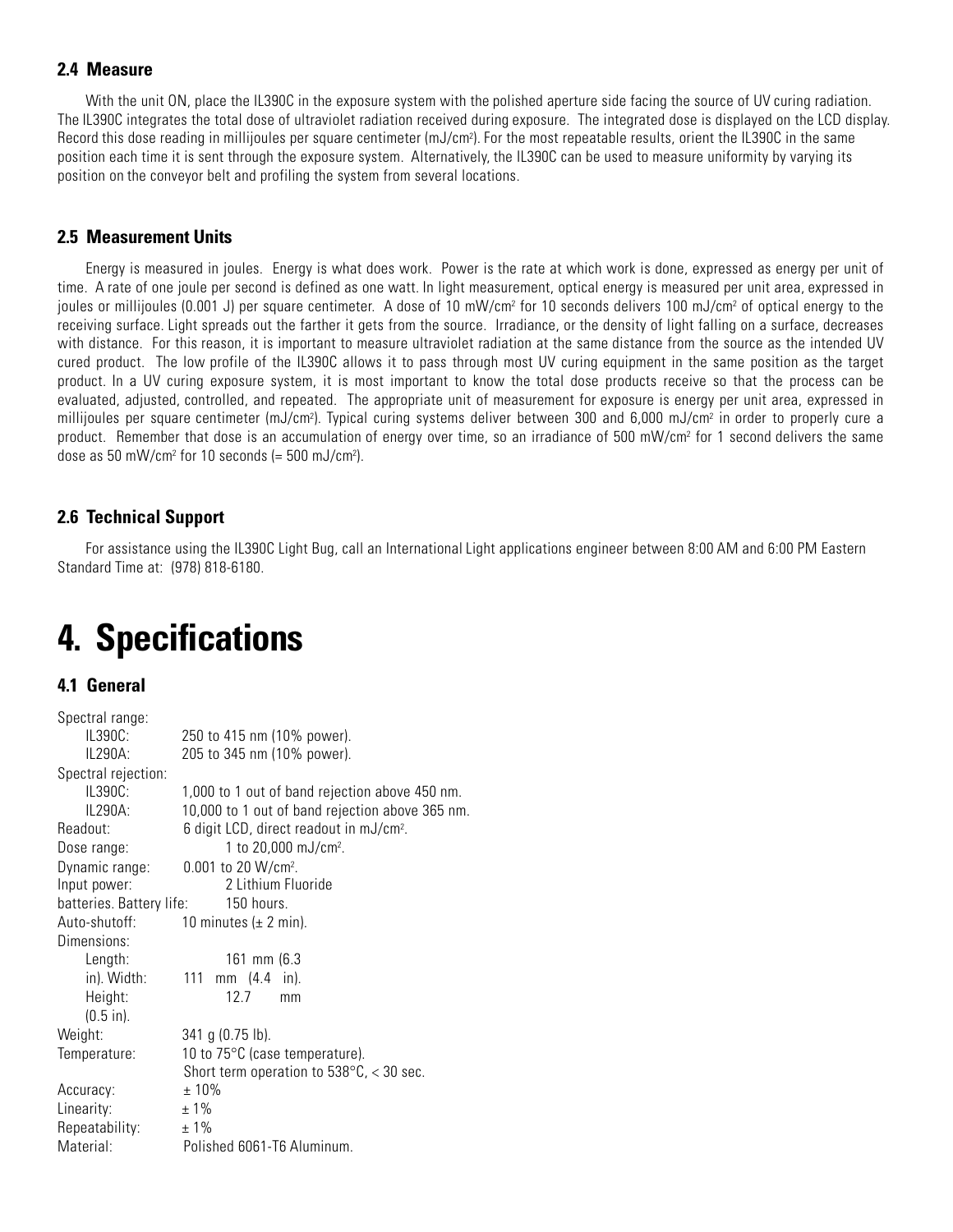#### **4.2 Operating Temperature**

The absolute sensitivity of a detector changes with temperature. For the S-5 vacuum photodiode used in the IL390C, a change in sensitivity of -0.2% per degree Celsius has been measured. At a temperature that is 30°C higher than the temperature at which the device is calibrated, the measurement will be 6% low. The temperature referred to here is that of the photodiode, not the ambient temperature. With this in mind, the IL390C has been engineered to keep the photodiode temperature from increasing to a point where measurement accuracy is compromised. The polished solid aircraft aluminum housing reflects heat away, while also acting as a heat sink. The IL390C is capable of short term operation in ambient temperatures up to 538°C for up to 30 seconds with minimal measurement error. The specified operating temperature range of the IL390C is from 10 to 75°C (housing temperature). Above 62°C, the LCD display will temporarily darken, but should return to its normal state when allowed to cool.

#### **4.3 Spatial and Spectral Response**

The graphs below show typical spatial response (sensitivity at different angles) and spectral response (sensitivity to different wavelengths or "colors" of light).



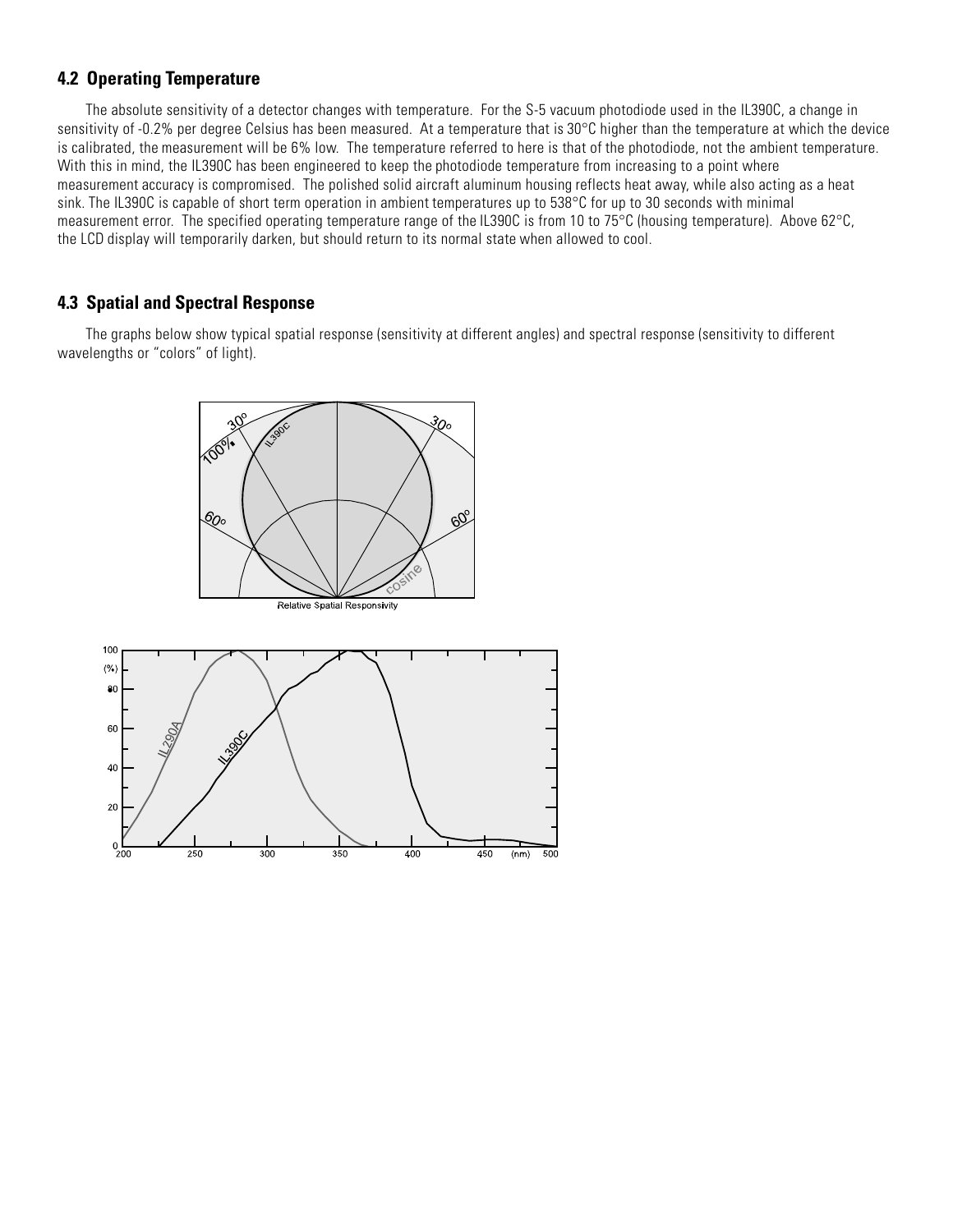# **5. Calibration**

A standard "IER" calibration of the IL390C includes battery replacement, electrical calibration, and optical calibration. Annual recalibrations are strongly recommended.

### **5.1 Electrical Calibration**

The IL390C received a complete electrical test and calibration upon completion of assembly. Similarly, IL390C light bugs returned for recalibration receive new batteries and undergo the same electrical calibration procedures as part of the standard "IER" calibration. A green Electrical Instrumentation Report is issued with each IER calibration. Electrical calibration working voltage standard #N/A7 was compared to transfer voltage standard #4625008 which is referenced to the U.S. National Institute of Standards and Technology (NIST) standard #239658. Electrical calibration working resistance standard #N/A8 was compared to transfer resistance standard #846007 which is referenced to NIST reference standard #242008.

### **5.2 Optical Calibration**

After electrical calibration, the IL390C is optically calibrated and certified. This is a two part procedure. Calibrations are performed to IEC Guide 25, ISO 10012-1:1992(E) and ANSI/NCSL Z540-1-1994 specifications. The unit is first calibrated to working standard #IL390 on a high pressure mercury vapor source, and then checked against the standard again on an extended source for spatial conformity. Primary standards used to calibrate IL390C light bugs are NIST Detector Response U1023 (Jan-1997), NIST test #844/257423-96/2 and NIST Detector Response D204 (Jan-1997), NIST test #844/257423-96/1. NIST uncertainty, 250 to 400 nm is ±1.0%. International Light Primary Transfer Standards are IL D.R.I.P #01, #02, #3275, #139, #1490, U522, and H627. IL transfer uncertainty is ±9.5% plus NIST uncertainty.

### **6. Battery Replacement**

### **6.1 Battery Life**

The IL390C is internally powered by two Lithium Fluoride batteries. Typical battery life is 150 hours. This figure is based on the manufacturer's specification of 750 mA\*hr with the IL390C typically drawing 5 mA. The LiFl batteries have a shelf life of ten years, and a typical service life of between two to five years, depending on frequency of use.

### **6.2 Automatic Shut-Off**

The IL390C has been designed to automatically shut off after approximately 10 minutes to conserve battery life. For applications where this auto shut-off is not desirable, we offer a custom modification to disable this feature, at additional cost. Contact an International Light applications engineer for details.

### **6.3 Battery Test**

The batteries are not replaceable in the field. The unit must be returned to the factory for battery replacement since the integrity of the calibration is compromised when the unit is opened. If the Battery Test indicates a low battery condition, contact either your local IL representative or the factory to arrange for the unit's return. The battery test should be performed only after the IL390C has been on for at least two full auto shut-off cycles. The Lithium Fluoride batteries revert to a non-active state when the unit is not in use for an extended period of time. A battery test performed while the batteries are in this state will yield a false low indication. This is an inherent trait of LiFl type batteries which enables longer battery life. In most cases, due to the harshness of the environment, the IL390C will require recalibration before the batteries actually indicate a low condition. This is especially true when an accident occurs, such as when the instrument is dropped. As a matter of convenience, batteries are replaced whenever the IL390C is returned to the factory for recalibration. The cost of the new batteries is included as part of the standard IER calibration charge.